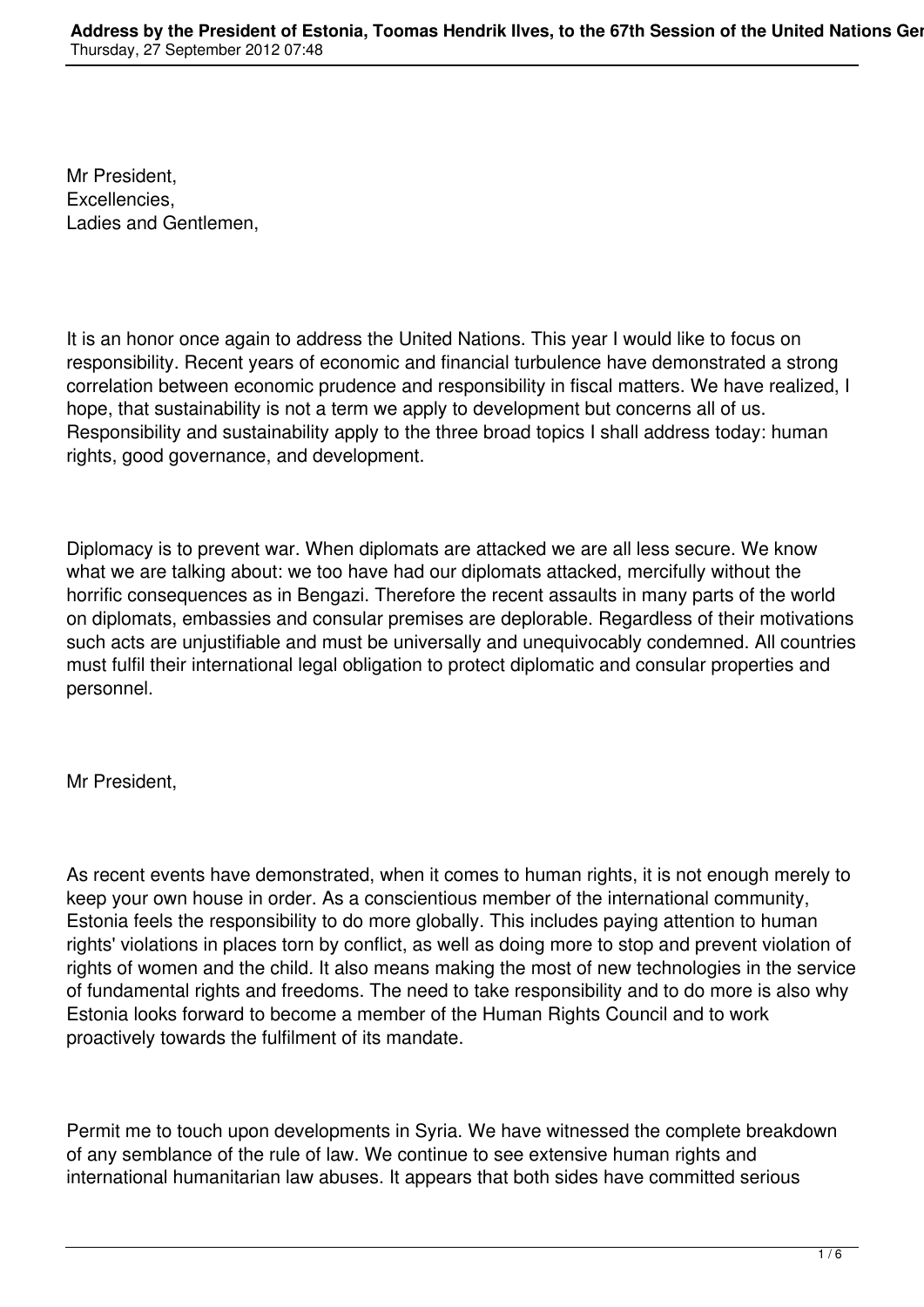international crimes. Yet we still see no solution. We cannot look on and wait for the violence to spread even more widely. The Security Council – especially its permanent members – must overcome their differences and find a solution to this bloodshed. The least that all parties must do is to allow for humanitarian aid to be safely delivered and to guarantee the security of humanitarian workers. Without an end to the armed conflict, without peace, there can be no political process.

But it is not only Syria that needs our attention. We should not avoid the problem of protracted conflicts waiting to be solved already for years. We shall speak with one voice against continuing violations of territorial integrity of sovereign states and secure return of all forcefully displaced persons. Moreover, more attention to conflict prevention would help to avoid such violations in the future.

Mr President,

A stronger commitment to conflict prevention and to the enhancement of the rule of law can help to avoid violent conflicts and the most heinous international crimes. Under the principle of the Responsibility to Protect (RtoP) states committed in 2005 to protect their people from ethnic cleansing, genocide, war crimes and crimes against humanity. Today the content of RtoP is not debated. The difficulty, however, lies with its application: when governments do not live up to their responsibility, the international community must react. And act.

The international criminal justice system, especially the International Criminal Court, plays a crucial role in providing timely and decisive responses to such crimes. Investigations by the Court may deter further atrocities, prevent their escalation or accelerate their end. Therefore it is essential to cooperate with the Court and apprehend those it has indicted.

As a result of the evolving nature of military conflicts, civilian casualties tragically are on the rise. Among civilians women and children are the most vulnerable. When we take this into account, resolution 1325 – "Women, peace and security" – takes on a whole new immediacy. Furthermore, conflict-related sexual violence requires more attention. Such violence can easily lead to further war crimes and crimes against humanity. Moreover, in advancing rights of the child, the International Criminal Court's recent decision to convict Thomas Lubanga was a significant achievement and will, we hope, have a strong deterrent effect in the future to prevent crimes against children.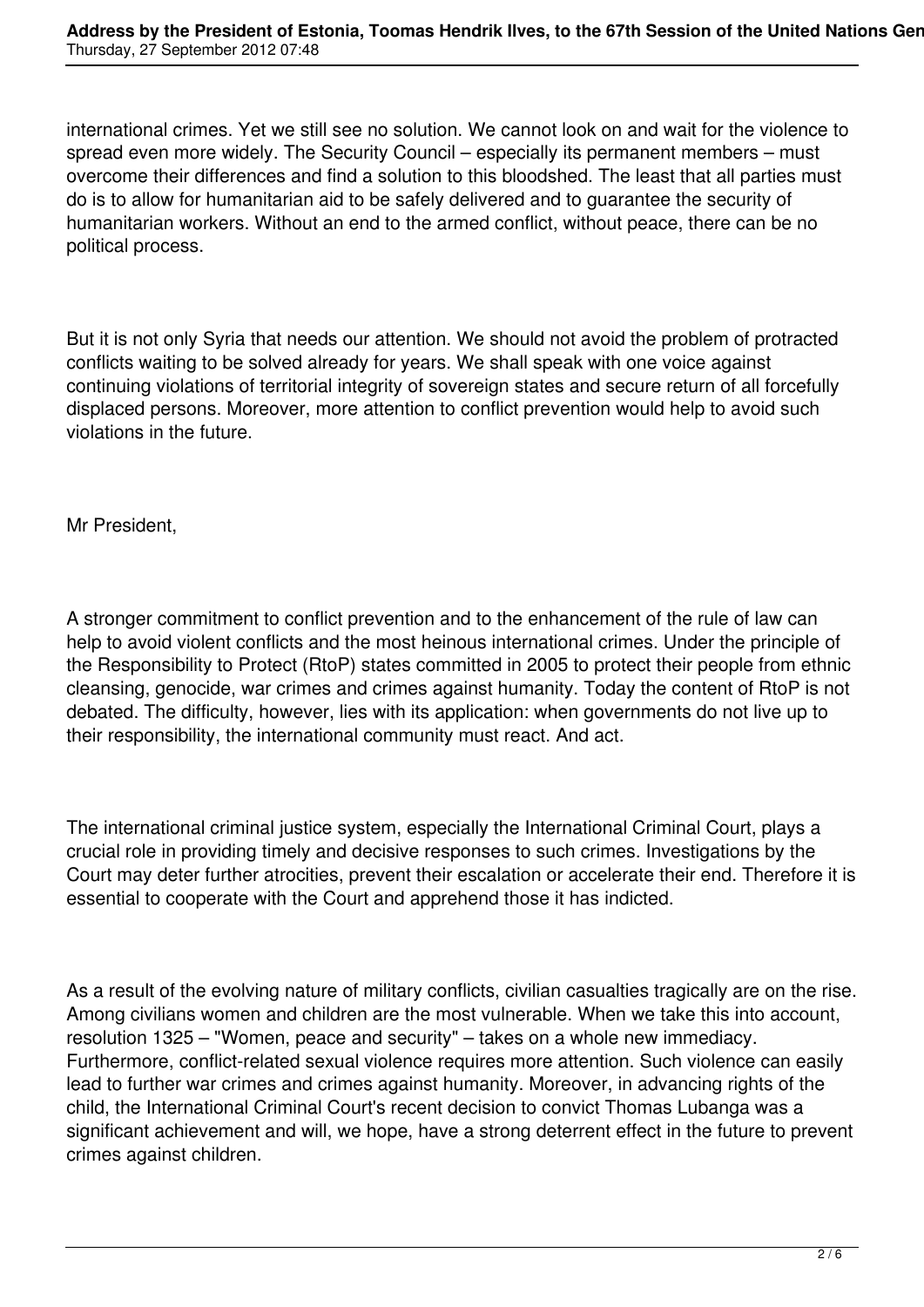Ladies and gentlemen,

The Crimean War in the 1850s brought the world the first extensive photographic reports of conflicts. Today, new media make it even more difficult to hide war crimes both on and off the battlefield. Modern technology brings home the reality and horror of war.

Therefore, we must recognize the important role of the technology in advancing human rights.

Freedom of expression is a human right whether in the city square, the press or in cyber space. For the third year in a row, Freedom House ranks Estonia first in Internet freedom. We joined the "Coalition Freedom Online," a group of states working closely together to advance human rights online. In addition, Estonia looks forward to discuss actively matters relating to Internet freedom in the Human Rights Council, which adopted a resolution on this topic this year. It was a genuine milestone, affirming that fundamental rights in the virtual world must be protected with the same commitment as in the "real".

Internationally, there are worrisome developments related to the Internet governance. Too many countries speak about the dangers of a free Internet from a security perspective. The truth is that cyber security is needed to prevent oppressive governments and criminals wreaking havoc. It is not to prevent peaceful individuals from speaking their minds or gathering information and exchanging ideas.

Despite having experienced extensive cyber attacks – the so-called Web War One – five years ago, Estonia does not support more rigid regulation and censorship in cyber-space. Estonia is committed to an open, secure and reliable Internet. It is therefore imperative to ensure that the International Telecommunication Union's new regulation does not lead to the restriction of Internet freedom, to unnecessary limits to the free flow of ideas and information. In fighting cyber crimes the Budapest Convention provides the appropriate and primary legal framework at the global level.

Ladies and gentlemen,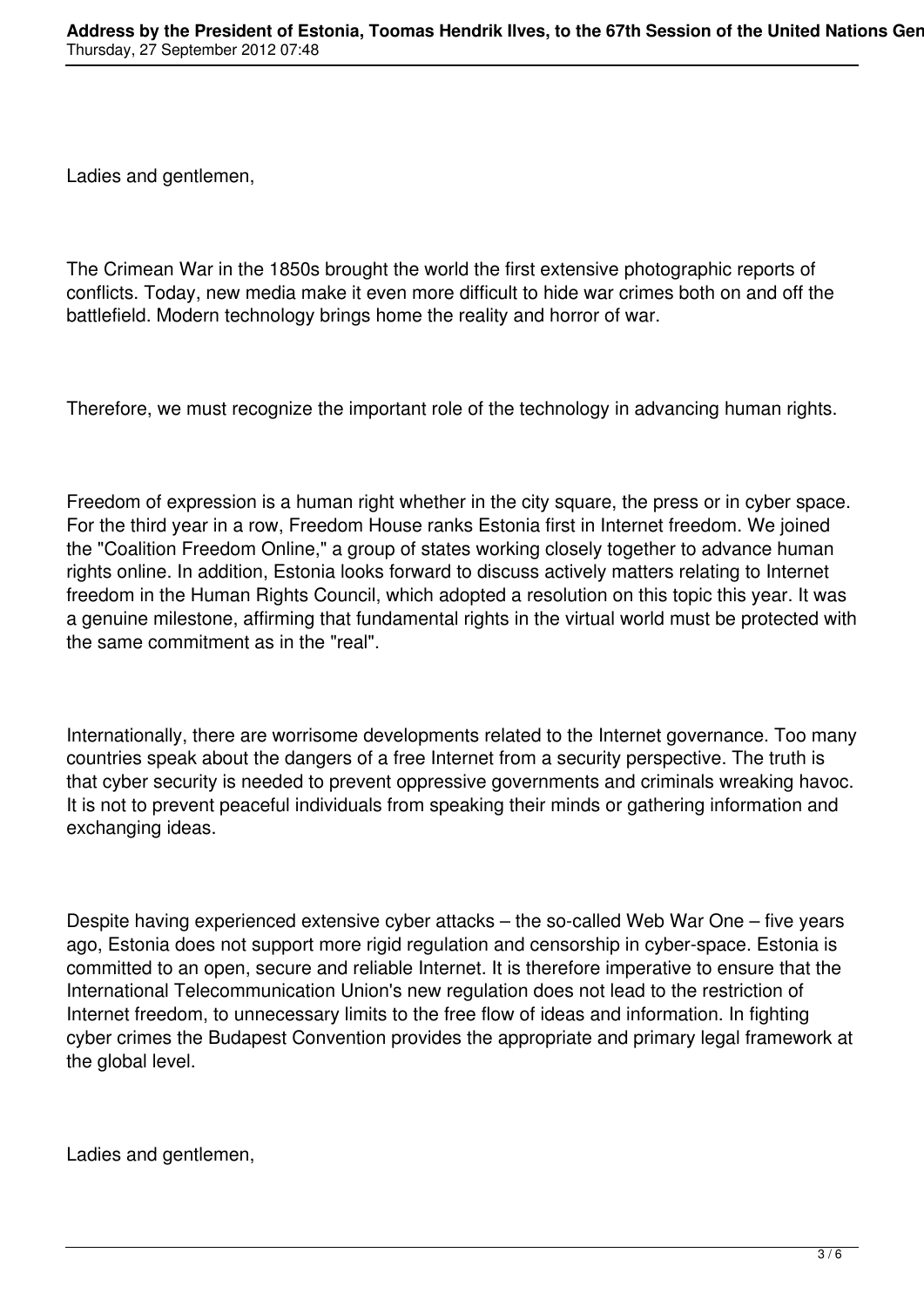Globally, there is a deficit of good and responsible governance. Its lack is the root cause of countless other ills. But again, some progress has been made. I was proud to represent Estonia when I signed up to the Open Government Partnership, along with 42 other countries. This multilateral initiative aims to take concrete steps to institute a new model of governance, to maximize the potential of new technologies and to tackle corruption.

The information revolution we experience these days has assisted Estonia successfully and rapidly transform itself into a rule of law based democratic society. Estonia was the first country where people could cast their vote also online in parliamentary and municipal elections. Just a few months ago we conducted our census for the first time to a large extent online. This year over ninety percent of taxpayers in Estonia filed annual income tax returns via the Internet. E-government, E-school, E-medical prescriptions and E-parking are examples of Estonian innovation in the field of citizen-friendly public services. They increase transparency and help to prevent and cut down corruption. And they reduce costs. Most importantly, however, they have increased the possibility to exercise fundamental rights and freedoms and improve inclusive and responsible governance.Therefore Estonia wishes to share its E-governance skills and to continue to facilitate exchanges with partners worldwide.

My comments on the need to do more go for the UN too. Without reform its global mission will be unsustainable. We need change. Ranging from reforming of UN in the broadest sense to cutting the wasting of paper by the same system on the other. In an information-age it is increasingly necessary to distinguish noise from signal, genuine data from spin.

Ladies and gentlemen,

I have spoken thus far about what governments can and must do. In our increasingly interconnected, wired and wireless world civil society and the private sector play an ever greater role. Governments benefit from involving NGOs, entrepreneurs and private individuals in governance. Estonia and many other countries increasingly, and successfully, do so. The challenge, however, is for the UN system, a multilateral organization based on modern, post-Westphalian states, to embrace these other actors and to involve them in finding solutions and decision-making.

Mr President,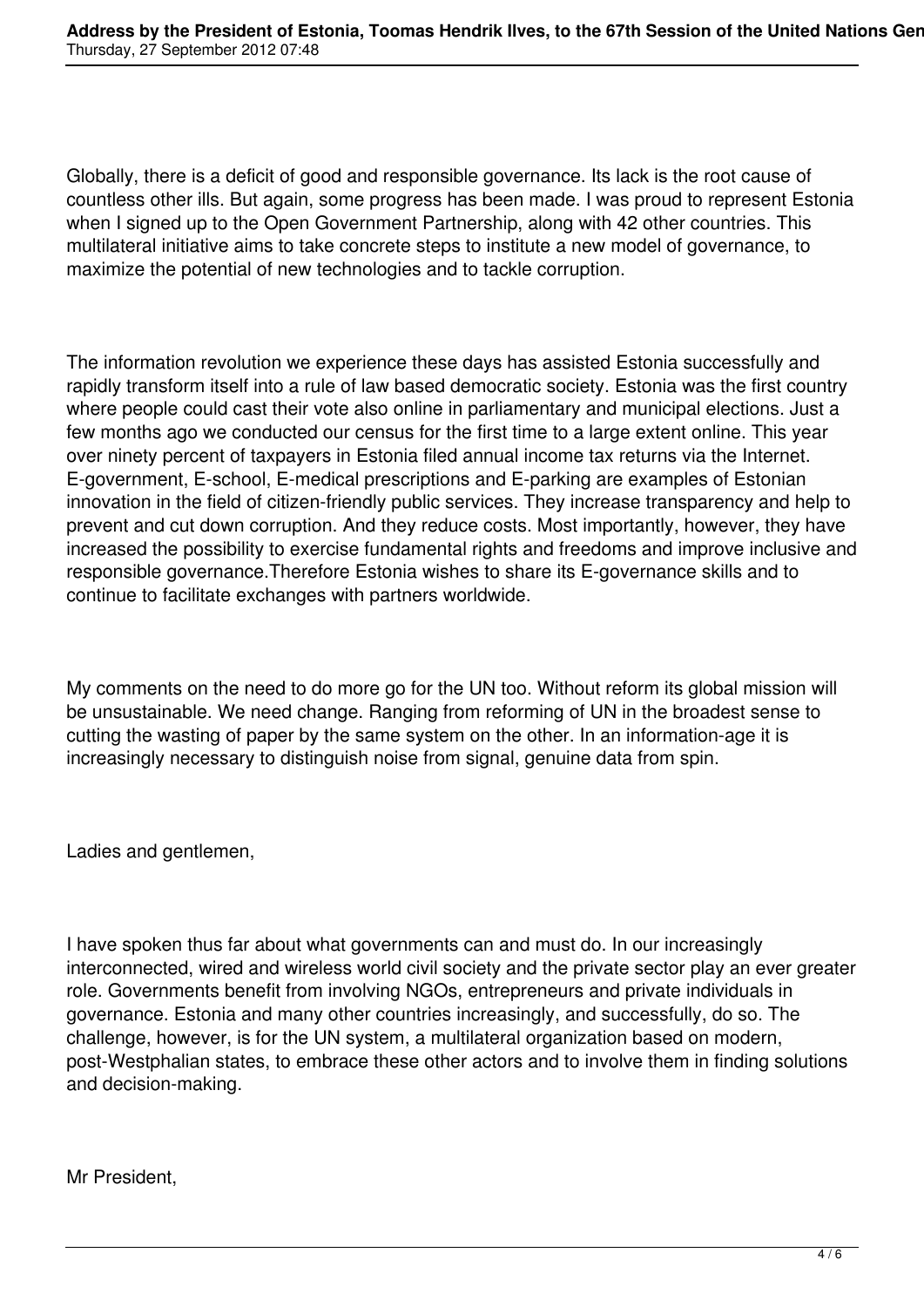Allow me to continue by sharing some thoughts related to development and responsibility. Sustainable development is not a clichéd utopia. Nor is it something forced on us from above. True development can be nothing other than sustainable. Yet we've seen un-sustainability masked as development, despite the contradiction in terms.

Consider the global financial crisis. Burdening our children and grandchildren with mountains of debt is immoral, as is living at the expense of others. Growth without responsibility is illusory. We have learned this the hard way. Let's not make the same mistake again.

We are another year closer to the deadline we set ourselves for achieving the Millennium Development Goals. Were they too ambitious? I don't think so. Aiming high is the least we can do. There is no point in setting targets that we can be confident of achieving effortlessly. Yet we must resist the temptation to "sell" everything as a success if it is not the case. Failure to achieve all the MDGs is no excuse not to set new targets. The world needs Sustainable Development Goals. We're still in a preliminary phase of the discussions. Let us aim high and do our best.

Despite the world's best efforts millions remain in poverty. The IT transformation will create massive opportunities all over the world. We must, however, avoid a digital divide that would stymie this historic chance to accelerate the development in all parts of the world. As a member of Kofi Annan's High Level Panel of Experts on the Digital divide already a decade ago, I continue to be concerned about the gap between the digital haves and have-nots. Especially because by investing in IT, countries such as mine have leapt into modernity and transparency. New information and communications technologies have the potential to trigger the next Industrial Revolution. But governments cannot achieve it all alone.

Entrepreneurs expanding the range of global knowledge networks are key partners in fighting poverty and creating a more transparent economy. They can also make an outsized difference in their communities and the world. Governments, however, must provide a secure and fruitful environment for these sorts of ideas to emerge and prosper. Twenty-one years after restoring our independence, Estonia is an example where a combination of responsible free enterprise, E-governance, international partnerships and eco-friendly policies, can put you in the fast lane of development.